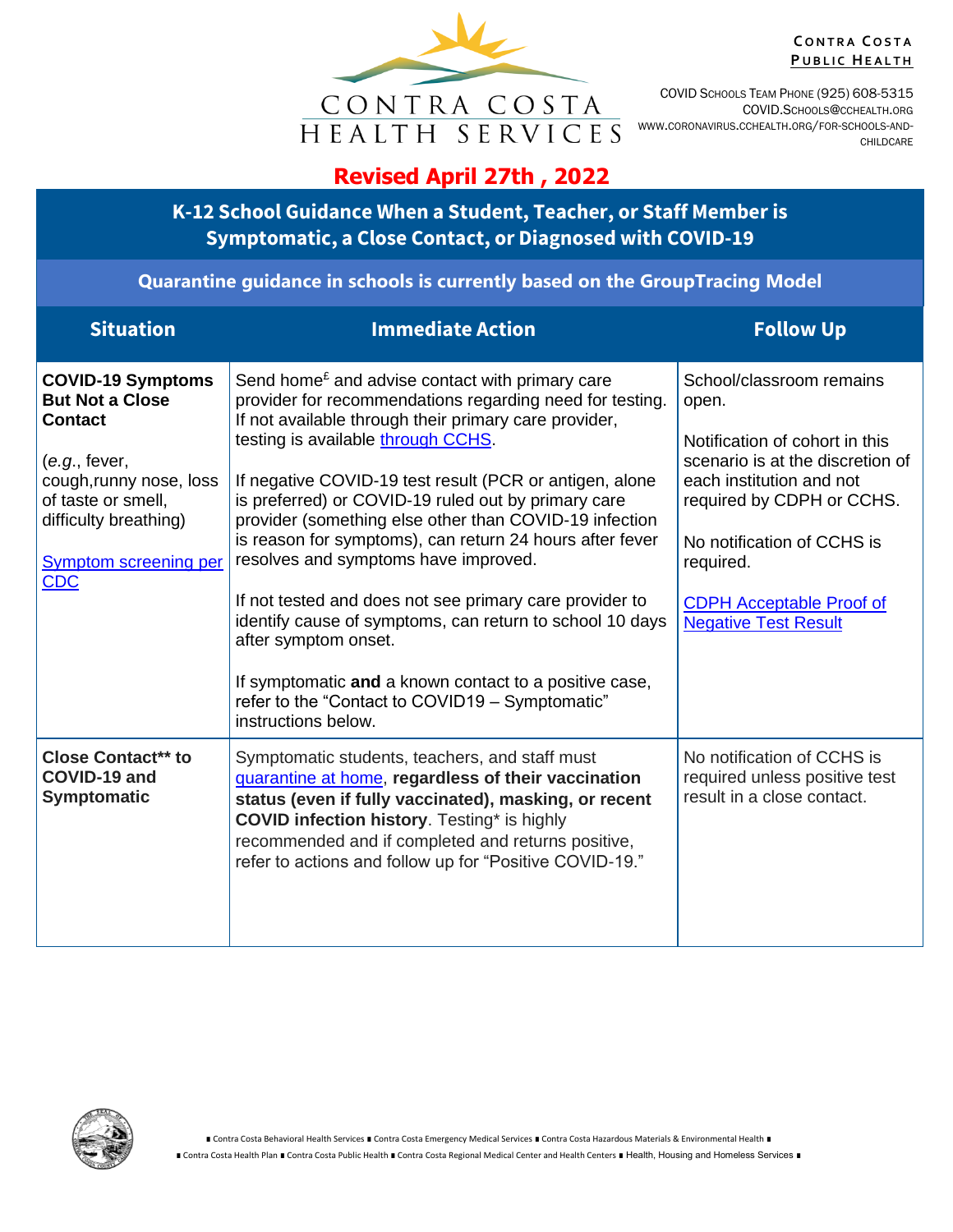| <b>Exposure to</b><br><b>COVID-19 Outside of</b><br><b>School</b>       | Household or any other close contact outside of the K-12<br>setting can now be treated the same as any other<br>exposure location:                                                                                                                                                                                  |                                                                                                                                             |
|-------------------------------------------------------------------------|---------------------------------------------------------------------------------------------------------------------------------------------------------------------------------------------------------------------------------------------------------------------------------------------------------------------|---------------------------------------------------------------------------------------------------------------------------------------------|
|                                                                         | Exposed students, regardless of vaccincation<br>status, can partake in all school activities, unless<br>symptoms develop or student tests positive for<br>COVID-19.                                                                                                                                                 |                                                                                                                                             |
|                                                                         | Exposed students should be tested (via Antigen<br>$\bullet$<br>or PCR), 3-5 days after last exposure, unless they<br>had COVID within the last 90 days. If exposure<br>involves multiple positive household members,<br>timing begins from the date of the first household<br>member to test positive.              |                                                                                                                                             |
|                                                                         | If student has symptoms they should stay home,<br>$\bullet$<br>get tested and follow the guidance above for<br>"Close Contact to COVID-19 and symptomatic"                                                                                                                                                          |                                                                                                                                             |
|                                                                         | If student tests positive, follow section below for<br>$\bullet$<br>"Positive COVID-19 PCR or Antigen Test Result"                                                                                                                                                                                                  |                                                                                                                                             |
| <b>Negative COVID-19</b><br><b>PCR or Antigen Test</b><br><b>Result</b> | If no symptoms and not a contact to a COVID-19 positive<br>individual, may return to school. At-home test results do<br>not need to be confirmed by PCR test.<br>If symptoms present, may return to school after 24 hours<br>of symptom improvement and no fever (without the use<br>of fever-reducing medication). | Remain open.<br>Notification of cohort in this<br>scenario is at the discretion of<br>each institution and not<br>required by CDPH or CCHS. |
|                                                                         |                                                                                                                                                                                                                                                                                                                     | No notification of CCHS<br>required.                                                                                                        |



Revised April 27, 2022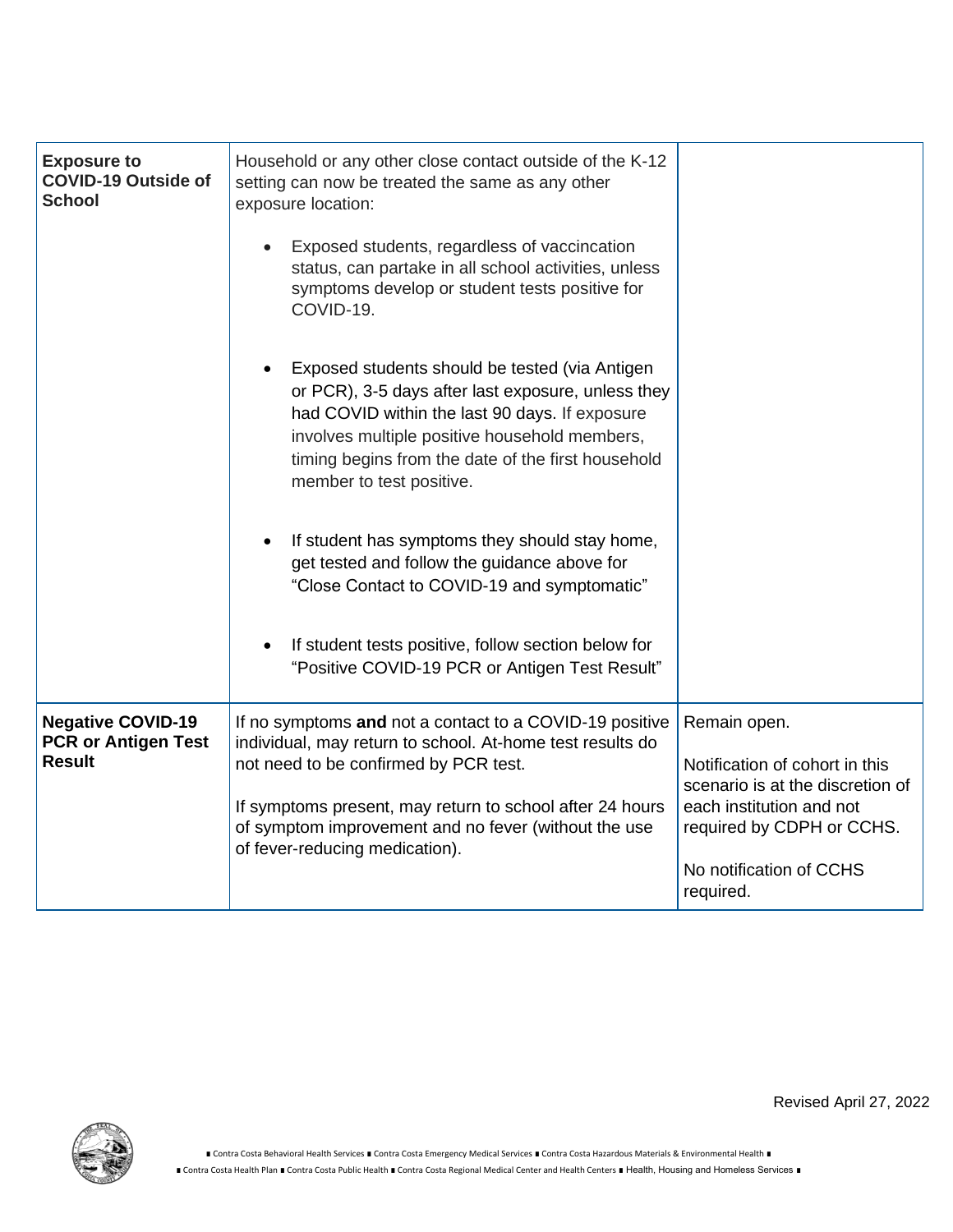| <b>Positive COVID-19</b><br><b>PCR or Antigen Test</b><br><b>Result</b>                                                                   | Must isolate at home, regardless of vaccination status<br>(even if fully vaccinated). The timeline for return is:<br>• With symptoms: May return after 5 days have passed<br>since first COVID positive test date IF symptoms are<br>improving and there is no fever for 24 hours (without<br>fever-reducing medication) AND a negative test is<br>completed (antigen recommended), on or after day 5.<br>• Without symptoms: May return after 5 days have<br>passed since the date of positive COVID-19 test and<br>negative test is completed on or after day 5 (antigen<br>recommended).<br>If unable to test on day 5 or after, or if repeat test on<br>day 5 remains positive, case must stay isolated until a<br>negative test is obtained or 10 days of isolation have<br><u>passed</u><br><b>Next Steps:</b><br>1. Identify exposed group and proceed with notification of<br>exposed group.<br>2. Recommend testing <sup>*</sup> of contacts to identify additional<br>cases. | <b>CCHS Notification:</b><br>1. Notify CCHS using the<br><b>SPOT Intake Form</b><br>2. A CCHS Schools Case<br>Investigator will follow up<br>with school liaison to<br>coordinate next steps.<br><b>CDPH Antigen Testing</b><br>Guidance<br>Employee notification<br>requirements can be found in<br>Section 4 of CA AB685.<br>Please refer to the Cal/OSHA<br>COVID FAQ for a school's<br>legal obligations as an<br>employer<br><b>Disinfection Instructions:</b><br>If notified of a positive COVID-<br>19 case within previous 24<br>hours - clean and disinfect<br>spaces where case occupied |
|-------------------------------------------------------------------------------------------------------------------------------------------|----------------------------------------------------------------------------------------------------------------------------------------------------------------------------------------------------------------------------------------------------------------------------------------------------------------------------------------------------------------------------------------------------------------------------------------------------------------------------------------------------------------------------------------------------------------------------------------------------------------------------------------------------------------------------------------------------------------------------------------------------------------------------------------------------------------------------------------------------------------------------------------------------------------------------------------------------------------------------------------|----------------------------------------------------------------------------------------------------------------------------------------------------------------------------------------------------------------------------------------------------------------------------------------------------------------------------------------------------------------------------------------------------------------------------------------------------------------------------------------------------------------------------------------------------------------------------------------------------|
|                                                                                                                                           | <b>Exposure Notification</b><br><b>(Group Tracing Model)</b>                                                                                                                                                                                                                                                                                                                                                                                                                                                                                                                                                                                                                                                                                                                                                                                                                                                                                                                           |                                                                                                                                                                                                                                                                                                                                                                                                                                                                                                                                                                                                    |
| <b>Identify GROUPS</b><br>who shared the same<br>indoor airspace for at<br>least 15 mins within<br>24 hours of someone<br>with COVID-19** | All Students, Regardless of Vaccination Status<br>without any symptoms, identified as a contact in a<br>supervised school setting, do not need to quarantine at<br>home. As long as:<br>1. Remains Symptom free<br>2. Strongly recommend testing on day 3-5 after<br>exposure*<br>3. Strongly recommend wearing a well fitting mask<br>for ten days after last exposure.<br>4. Should symptom monitor to Day 10 after the last<br>known close contact with the positive case. If                                                                                                                                                                                                                                                                                                                                                                                                                                                                                                       | School/classroom remains<br>open.<br>General notification of broader<br>Cohorts/classrooms is<br>necessary.<br>No notification of CCHS is<br>required.                                                                                                                                                                                                                                                                                                                                                                                                                                             |

Revised April 27, 2022



■ Contra Costa Health Plan ■ Contra Costa Public Health ■ Contra Costa Regional Medical Center and Health Centers ■ Health, Housing and Homeless Services ■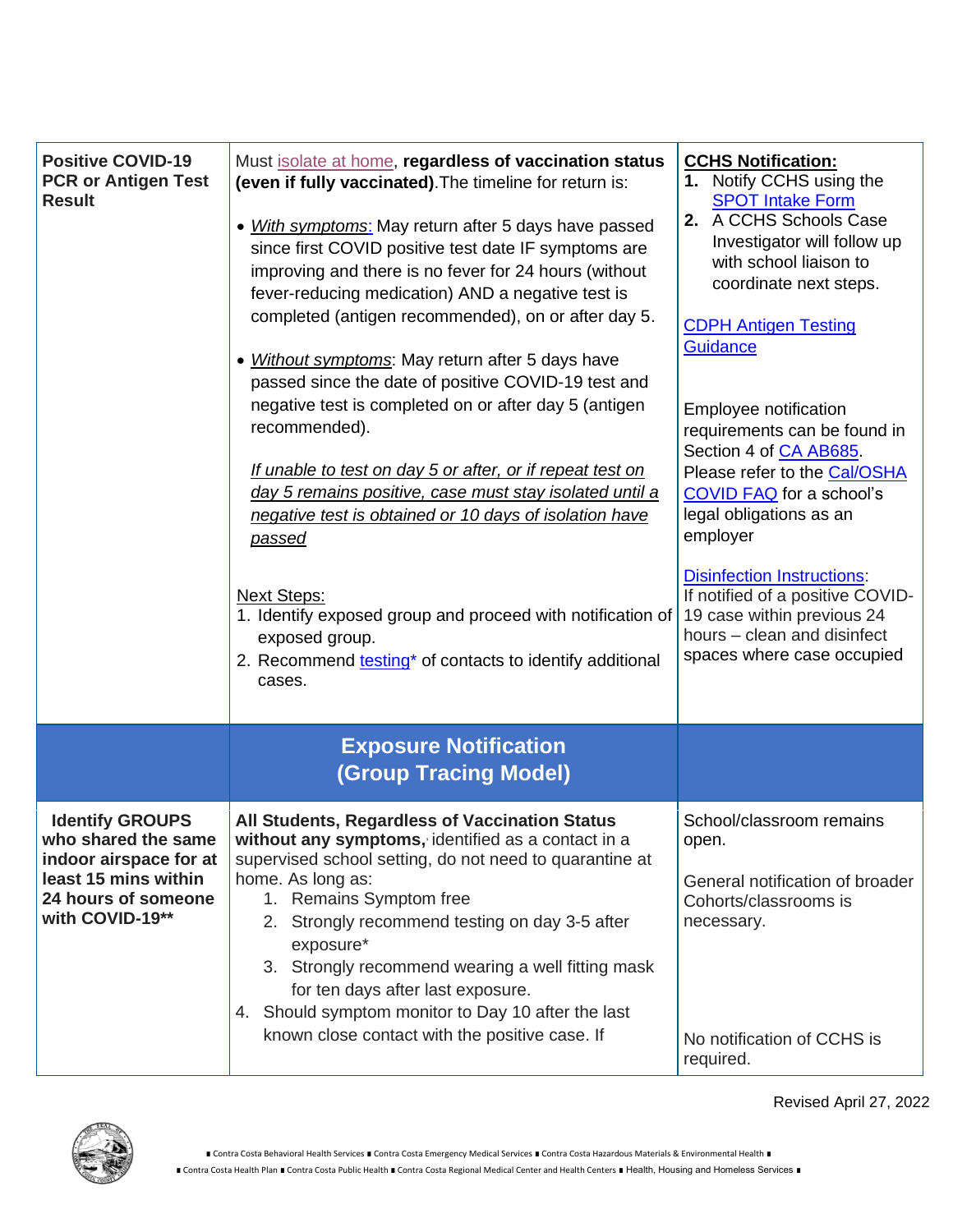|                  | symptoms begin, isolate at home (follow general<br>isolation and testing guidance).<br>CDPH strongly encourages shifting to a Group<br>Tracing Approach. Group-Tracing Approach to<br><b>Students Exposed to COVID-19 in a K-12 setting</b><br>CDPH has retired Standard Quarantine & Modified<br>Quarantine as of April 6 <sup>th</sup> , 2022. See the link below for<br>their Genderal Considerations on this decision.<br>K-12Updated Guidance & General Considerations<br>Comparison summary of old vs new models;<br><b>Contact Tracing Comparison Summary</b> |                                                                                                                                                                                                    |
|------------------|----------------------------------------------------------------------------------------------------------------------------------------------------------------------------------------------------------------------------------------------------------------------------------------------------------------------------------------------------------------------------------------------------------------------------------------------------------------------------------------------------------------------------------------------------------------------|----------------------------------------------------------------------------------------------------------------------------------------------------------------------------------------------------|
| <b>Resources</b> | <b>CDPH School Guidance Document</b><br><b>CDPH Coronavirus Page</b><br>Contra Costa Coronavirus Schools Guidance Page<br><b>CCHS Quarantine and Isolation Instructions</b><br>Template Letters to Notify of Exposure:<br><b>Students</b>                                                                                                                                                                                                                                                                                                                            | <b>CCHS Contacts:</b><br>• CCHS School SPOT Intake<br>Form<br>• CCHS Schools Team<br>Email:<br>covid.schools@cchealth.org<br>• CCHS General Covid<br><b>Information Hotline:</b><br>(844) 729-8410 |